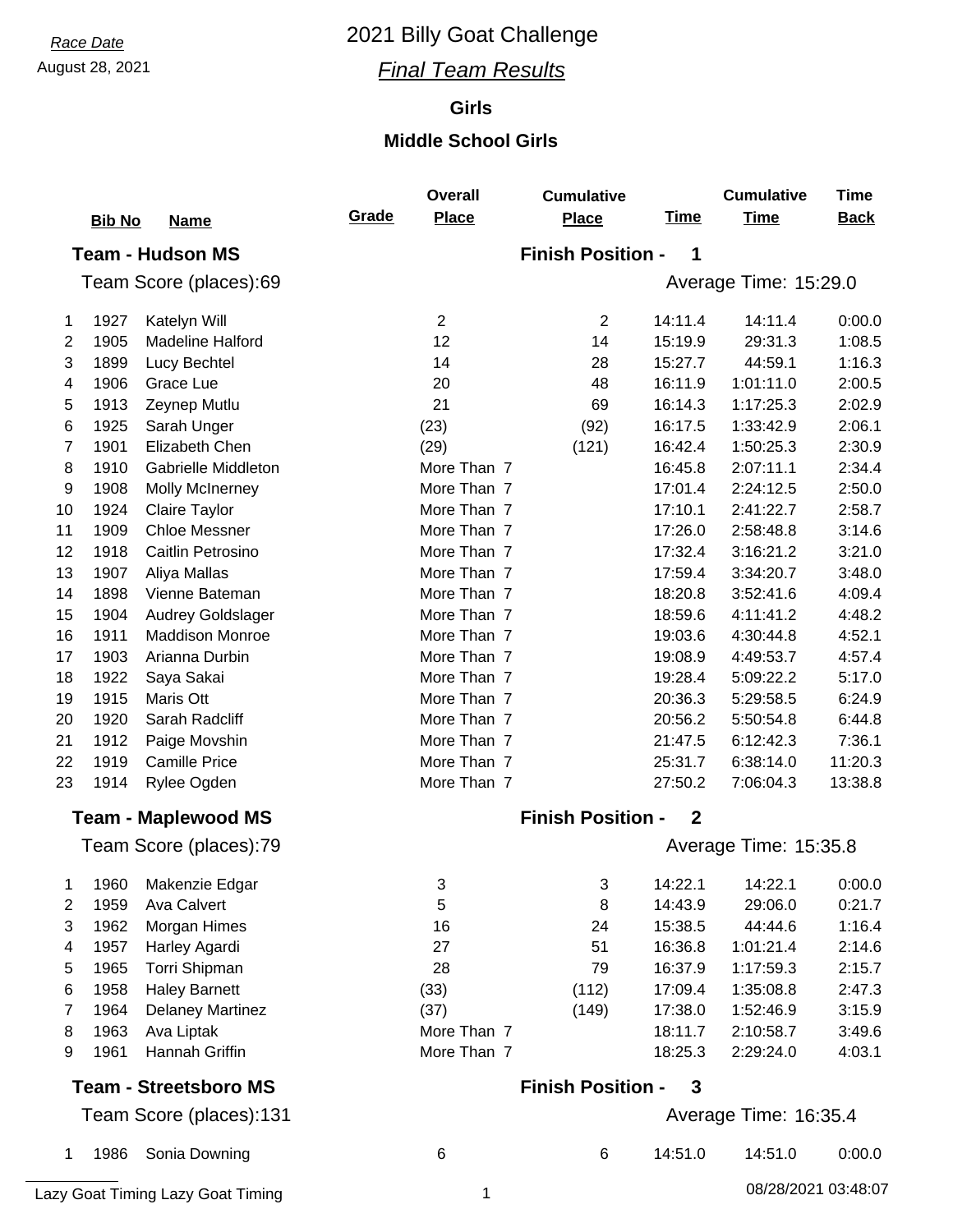## August 28, 2021 *Final Team Results*

### **Girls**

#### **Middle School Girls**

|                | <b>Bib No</b> | <b>Name</b>                       | Grade | <b>Overall</b><br><b>Place</b> | <b>Cumulative</b><br><b>Place</b> | <b>Time</b>  | <b>Cumulative</b><br><b>Time</b> | <b>Time</b><br><b>Back</b> |
|----------------|---------------|-----------------------------------|-------|--------------------------------|-----------------------------------|--------------|----------------------------------|----------------------------|
|                |               | <b>Team - Streetsboro MS</b>      |       |                                | <b>Finish Position -</b>          | $\mathbf{3}$ |                                  |                            |
|                |               | Team Score (places):131           |       |                                |                                   |              | Average Time: 16:35.4            |                            |
| $\overline{2}$ | 1997          | <b>Sydney Sullivan</b>            |       | 18                             | 24                                | 16:07.7      | 30:58.7                          | 1:16.7                     |
| 3              | 1985          | Madi Campbell                     |       | 26                             | 50                                | 16:28.3      | 47:27.1                          | 1:37.3                     |
| 4              | 1989          | Addison LaGuardia                 |       | 34                             | 84                                | 17:19.8      | 1:04:46.9                        | 2:28.8                     |
| 5              | 1993          | Rayna Rippey                      |       | 47                             | 131                               | 18:10.3      | 1:22:57.3                        | 3:19.3                     |
| 6              | 1991          | Kaelyn Malloy                     |       | (49)                           | (180)                             | 18:18.4      | 1:41:15.7                        | 3:27.4                     |
| 7              | 1994          | Kaylee Roberts                    |       | (58)                           | (238)                             | 18:51.8      | 2:00:07.6                        | 4:00.8                     |
| 8              | 1996          | <b>Riley Suchy</b>                |       | More Than 7                    |                                   | 19:20.4      | 2:19:28.0                        | 4:29.4                     |
| 9              | 1998          | Morgan Vales                      |       | More Than 7                    |                                   | 19:36.3      | 2:39:04.3                        | 4:45.3                     |
| 10             | 1988          | Abi Hoffman                       |       | More Than 7                    |                                   | 21:11.0      | 3:00:15.4                        | 6:20.0                     |
| 11             | 1984          | Claire Campbell                   |       | More Than 7                    |                                   | 21:14.7      | 3:21:30.1                        | 6:23.7                     |
| 12             | 1987          | <b>Allison Haber</b>              |       | More Than 7                    |                                   | 21:38.4      | 3:43:08.6                        | 6:47.4                     |
| 13             | 1990          | Lola Maglionico                   |       | More Than 7                    |                                   | 21:39.8      | 4:04:48.4                        | 6:48.8                     |
|                |               | <b>Team - Canfield Village MS</b> |       |                                | <b>Finish Position -</b>          | 4            |                                  |                            |
|                |               | Team Score (places):191           |       |                                |                                   |              | Average Time: 17:28.7            |                            |
| 1              | 1836          | Gianna Gamberale                  |       | 11                             | 11                                | 15:15.0      | 15:15.0                          | 0:00.0                     |
| 2              | 1839          | Abi Hallos                        |       | 35                             | 46                                | 17:22.6      | 32:37.6                          | 2:07.6                     |
| 3              | 1831          | Sabrina Baskett                   |       | 40                             | 86                                | 17:46.6      | 50:24.3                          | 2:31.6                     |
| 4              | 1844          | Kylie Marciniak                   |       | 50                             | 136                               | 18:20.9      | 1:08:45.2                        | 3:05.9                     |
| 5              | 1833          | Kara Crawford                     |       | 55                             | 191                               | 18:38.6      | 1:27:23.8                        | 3:23.6                     |
| 6              | 1846          | <b>Sydney Rakers</b>              |       | (57)                           | (248)                             | 18:47.9      | 1:46:11.8                        | 3:32.9                     |
| 7              | 1842          | Giada Lavanty                     |       | (59)                           | (307)                             | 18:54.5      | 2:05:06.3                        | 3:39.5                     |
| 8              | 1835          | Maddie Facemyer                   |       | More Than 7                    |                                   | 19:01.5      | 2:24:07.8                        | 3:46.5                     |
| 9              | 1837          | <b>Grace Gershkowitz</b>          |       | More Than 7                    |                                   | 19:07.0      | 2:43:14.9                        | 3:52.0                     |
| 10             | 1848          | Natalie Sawicki                   |       | More Than 7                    |                                   | 19:20.9      | 3:02:35.8                        | 4:05.9                     |
| 11             | 1845          | Maria Meranto                     |       | More Than 7                    |                                   | 19:26.9      | 3:22:02.8                        | 4:11.9                     |
| 12             | 1832          | <b>Chloe Blott</b>                |       | More Than 7                    |                                   | 19:49.3      | 3:41:52.1                        | 4:34.3                     |
| 13             | 1849          | Maya VanDussen                    |       | More Than 7                    |                                   | 20:03.1      | 4:01:55.3                        | 4:48.1                     |
| 14             | 1843          | Addison Lopatta                   |       | More Than 7                    |                                   | 20:22.3      | 4:22:17.6                        | 5:07.3                     |
| 15             | 1834          | Sophia Edwards                    |       | More Than 7                    |                                   | 21:08.0      | 4:43:25.6                        | 5:53.0                     |
| 16             | 1847          | Carly Reigstad                    |       | More Than 7                    |                                   | 21:20.9      | 5:04:46.5                        | 6:05.9                     |
| 17             | 1840          | Sophia Kadilak                    |       | More Than 7                    |                                   | 21:40.9      | 5:26:27.5                        | 6:25.9                     |
|                |               | <b>Team - Lakeview MS</b>         |       |                                | <b>Finish Position -</b>          | 5            |                                  |                            |
|                |               | Team Score (places):196           |       |                                |                                   |              | Average Time: 17:39.8            |                            |

|  | 1 1948 Izzy Oravec |     |     | 15:11.0 | 15:11.0   | 0:00.0 |
|--|--------------------|-----|-----|---------|-----------|--------|
|  | 2 1941 Leah Clark  | -31 | 38  | 17:04.5 | 32:15.5   | 1:53.5 |
|  | 3 1943 Auora Hall  | 36  | 74  | 17:30.0 | 49:45.5   | 2:19.0 |
|  | 4 1945 Nora Lewis  | 56  | 130 | 18:45.6 | 1:08:31.2 | 3:34.6 |

Lazy Goat Timing Lazy Goat Timing 2 08/28/2021 03:48:08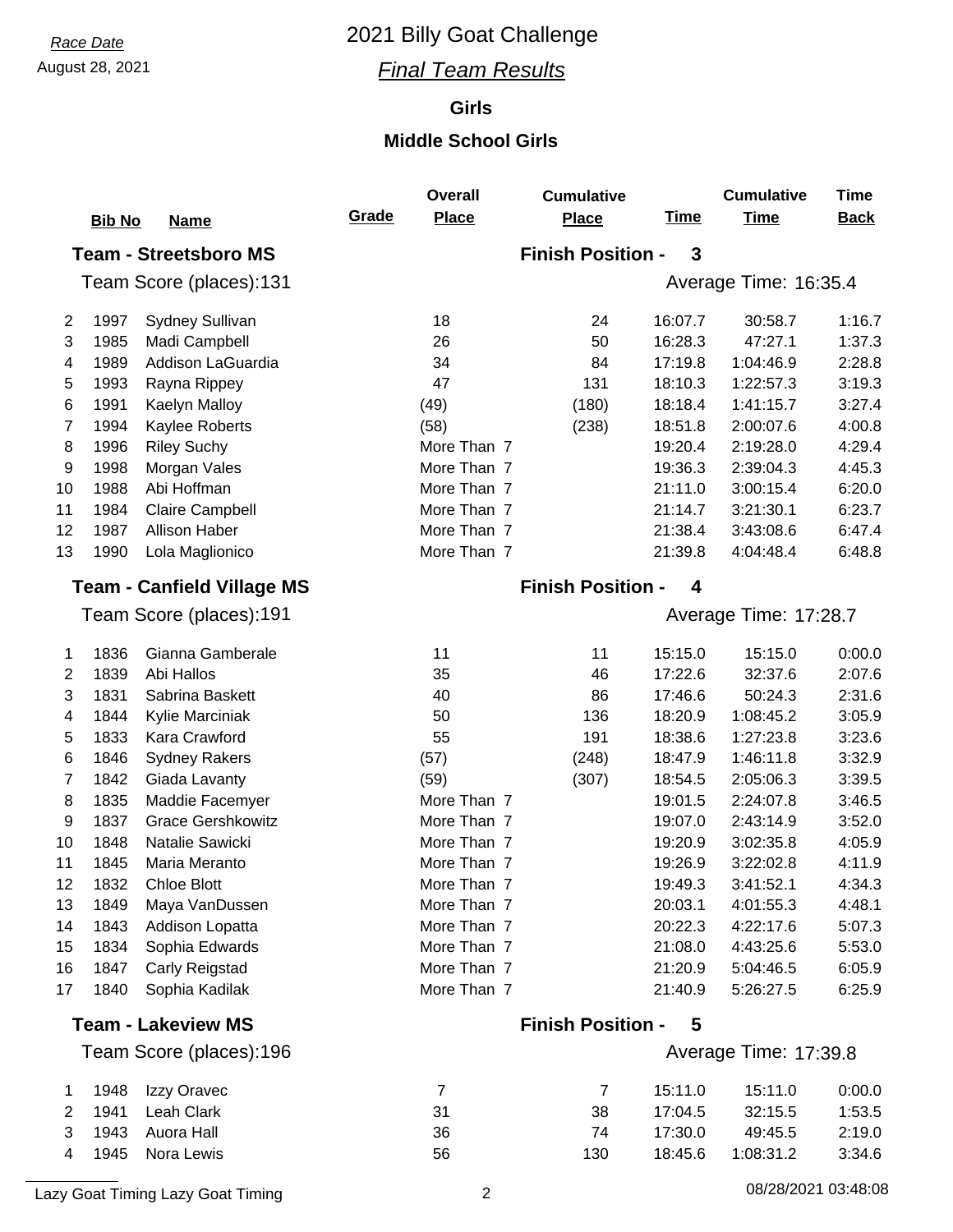## August 28, 2021 *Final Team Results*

### **Girls**

#### **Middle School Girls**

|                                                  | <b>Bib No</b> | <b>Name</b>                 | Grade | <b>Overall</b><br><b>Place</b> | <b>Cumulative</b><br><b>Place</b> | <b>Time</b>           | <b>Cumulative</b><br><b>Time</b> | <b>Time</b><br><b>Back</b> |  |  |
|--------------------------------------------------|---------------|-----------------------------|-------|--------------------------------|-----------------------------------|-----------------------|----------------------------------|----------------------------|--|--|
|                                                  |               | <b>Team - Lakeview MS</b>   |       |                                | <b>Finish Position -</b>          | 5                     |                                  |                            |  |  |
|                                                  |               | Team Score (places):196     |       |                                |                                   |                       | Average Time: 17:39.8            |                            |  |  |
| 5                                                | 1950          | Aurora Sensabaugh           |       | 66                             | 196                               | 19:48.0               | 1:28:19.3                        | 4:37.0                     |  |  |
| 6                                                | 1946          | <b>Claire Marble</b>        |       | (68)                           | (264)                             | 19:51.0               | 1:48:10.3                        | 4:40.0                     |  |  |
| 7                                                | 1939          | Julianna Anderson           |       | (74)                           | (338)                             | 20:33.9               | 2:08:44.2                        | 5:22.9                     |  |  |
| 8                                                | 1951          | Lillian Smith               |       | More Than 7                    |                                   | 22:53.4               | 2:31:37.7                        | 7:42.4                     |  |  |
| 9                                                | 1942          | Olivia Fell                 |       | More Than 7                    |                                   | 23:23.8               | 2:55:01.6                        | 8:12.8                     |  |  |
| 10                                               | 1944          | Linnea Kovac                |       | More Than 7                    |                                   | 23:55.0               | 3:18:56.6                        | 8:44.0                     |  |  |
| 11                                               | 1952          | <b>Sydney Williams</b>      |       | More Than 7                    |                                   | 26:23.8               | 3:45:20.5                        | 11:12.8                    |  |  |
| 12                                               | 1953          | Rosalia Zorrosa             |       | More Than 7                    |                                   | 26:45.5               | 4:12:06.0                        | 11:34.5                    |  |  |
| 13                                               | 1940          | <b>Talor Ash</b>            |       | More Than 7                    |                                   | 26:57.1               | 4:39:03.1                        | 11:46.1                    |  |  |
| 14                                               | 1949          | <b>Bella Phillips</b>       |       | More Than 7                    |                                   | 27:01.8               | 5:06:04.9                        | 11:50.8                    |  |  |
| 15                                               | 1947          | Kylie Olsen                 |       | More Than 7                    |                                   | 27:26.8               | 5:33:31.7                        | 12:15.8                    |  |  |
|                                                  |               | Team - Ash. St. John MS     |       |                                | <b>Finish Position -</b>          | 6                     |                                  |                            |  |  |
| Team Score (places):203                          |               |                             |       |                                |                                   | Average Time: 17:54.4 |                                  |                            |  |  |
| 1                                                | 1797          | Marlee Beacom               |       | 10                             | 10                                | 15:14.0               | 15:14.0                          | 0:00.0                     |  |  |
| 2                                                | 1801          | Alexa Jordan                |       | 13                             | 23                                | 15:27.2               | 30:41.2                          | 0:13.2                     |  |  |
| 3                                                | 1802          | Sofia Park                  |       | 41                             | 64                                | 17:56.7               | 48:37.9                          | 2:42.7                     |  |  |
| 4                                                | 1798          | Kylie Bilbrey               |       | 52                             | 116                               | 18:29.8               | 1:07:07.8                        | 3:15.8                     |  |  |
| 5                                                | 1800          | <b>Molly Cole</b>           |       | 87                             | 203                               | 22:24.3               | 1:29:32.1                        | 7:10.3                     |  |  |
|                                                  |               | <b>Team - Garfield MS</b>   |       |                                | <b>Finish Position -</b>          | 7                     |                                  |                            |  |  |
|                                                  |               | Team Score (places):210     |       |                                |                                   |                       | Average Time: 18:00.2            |                            |  |  |
| 1                                                | 1881          | Ja'Nasia Moore              |       | 17                             | 17                                | 15:44.0               | 15:44.0                          | 0:00.0                     |  |  |
| 2                                                | 1879          | Kathlene McMayon            |       | 25                             | 42                                | 16:21.3               | 32:05.3                          | 0:37.3                     |  |  |
| 3                                                | 1875          | Rebecca Evans               |       | 42                             | 84                                | 18:00.6               | 50:06.0                          | 2:16.6                     |  |  |
| 4                                                | 1884          | Olivia Rowe                 |       | 43                             | 127                               | 18:02.5               | 1:08:08.5                        | 2:18.5                     |  |  |
| 5                                                | 1873          | Kellyn Bartlett-Habeger     |       | 83                             | 210                               | 21:52.8               | 1:30:01.4                        | 6:08.8                     |  |  |
| 6                                                | 1878          | Lillian Kercher             |       | (84)                           | (294)                             | 21:55.7               | 1:51:57.1                        | 6:11.7                     |  |  |
| 7                                                | 1874          | Riley Eisenmann             |       | (85)                           | (379)                             | 21:58.1               | 2:13:55.2                        | 6:14.1                     |  |  |
| 8                                                | 1880          | Kylene McMayon              |       | More Than 7                    |                                   | 22:02.3               | 2:35:57.6                        | 6:18.3                     |  |  |
| 9                                                | 1882          | <b>Chrysten Prinkey</b>     |       | More Than 7                    |                                   | 22:30.7               | 2:58:28.3                        | 6:46.7                     |  |  |
|                                                  |               | <b>Team - Austintown MS</b> |       |                                | <b>Finish Position -</b><br>8     |                       |                                  |                            |  |  |
| Team Score (places):216<br>Average Time: 17:59.8 |               |                             |       |                                |                                   |                       |                                  |                            |  |  |

|        | 1815 Tayrismar Mendez  |    | 8   | 15:12.0 | 15:12.0   | 0:00.0 |
|--------|------------------------|----|-----|---------|-----------|--------|
| 1808   | Melina Carrabbia       | 19 | 27  | 16:10.3 | 31:22.3   | 0.58.3 |
|        | 3 1819 Addison Whitten | 45 |     | 18:05.7 | 49:28.0   | 2:53.7 |
| 4 1807 | Lindsey Brown          | 69 | 141 | 19:51.5 | 1:09:19.6 | 4:39.5 |
|        |                        |    |     |         |           |        |

Lazy Goat Timing Lazy Goat Timing 3 1 2012 1 2014 1 2021 1 2022 1 2023/2021 1 2023 1 2024 1 2022 1 2022 1 2022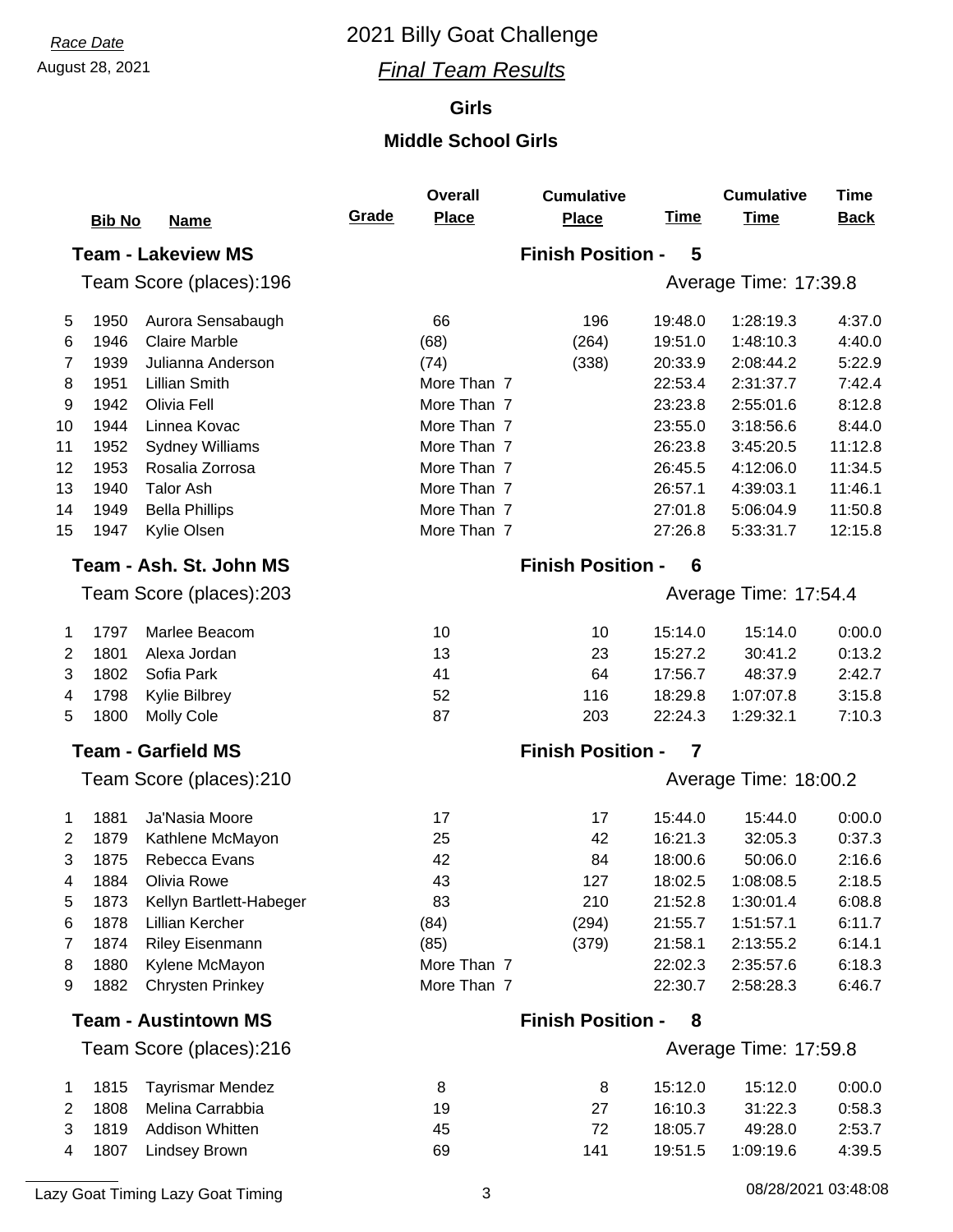## August 28, 2021 *Final Team Results*

### **Girls**

#### **Middle School Girls**

|                |               |                             |       | <b>Overall</b> | <b>Cumulative</b>        |             | <b>Cumulative</b>     | <b>Time</b> |
|----------------|---------------|-----------------------------|-------|----------------|--------------------------|-------------|-----------------------|-------------|
|                | <b>Bib No</b> | <b>Name</b>                 | Grade | <b>Place</b>   | <b>Place</b>             | <u>Time</u> | <b>Time</b>           | <b>Back</b> |
|                |               | <b>Team - Austintown MS</b> |       |                | <b>Finish Position -</b> | 8           |                       |             |
|                |               | Team Score (places):216     |       |                |                          |             | Average Time: 17:59.8 |             |
| 5              | 1809          | Julia Carroll               |       | 75             | 216                      | 20:39.5     | 1:29:59.2             | 5:27.5      |
| 6              | 1001          | <b>Brenna Bosley</b>        |       | (76)           | (292)                    | 20:43.3     | 1:50:42.6             | 5:31.3      |
| 7              | 1816          | Rachel Snyder               |       | (78)           | (370)                    | 21:11.5     | 2:11:54.1             | 5:59.5      |
| 8              | 1820          | Jenna Young                 |       | More Than 7    |                          | 22:39.4     | 2:34:33.6             | 7:27.4      |
| 9              | 1804          | Aliviyana Aiken             |       | More Than 7    |                          | 23:03.7     | 2:57:37.3             | 7:51.7      |
| 10             | 1810          | Natalie Catello             |       | More Than 7    |                          | 23:25.4     | 3:21:02.8             | 8:13.4      |
| 11             | 1814          | Elyce Lipka                 |       | More Than 7    |                          | 23:59.2     | 3:45:02.0             | 8:47.2      |
| 12             | 1813          | <b>Addison Feezle</b>       |       | More Than 7    |                          | 24:08.0     | 4:09:10.1             | 8:56.0      |
| 13             | 1811          | <b>Ava Davies</b>           |       | More Than 7    |                          | 24:20.4     | 4:33:30.5             | 9:08.4      |
| 14             | 1818          | Lisa White                  |       | More Than 7    |                          | 24:37.7     | 4:58:08.2             | 9:25.7      |
| 15             | 1812          | Jasmine DeMain              |       | More Than 7    |                          | 25:01.7     | 5:23:10.0             | 9:49.7      |
| 16             | 1805          | Lamesha Anderson            |       | More Than 7    |                          | 27:13.4     | 5:50:23.4             | 12:01.4     |
|                |               | <b>Team - Bristol MS</b>    |       |                | <b>Finish Position -</b> | 9           |                       |             |
|                |               | Team Score (places):221     |       |                |                          |             | Average Time: 18:03.2 |             |
| 1              | 1003          | Jenna Perris                |       | 4              | 4                        | 14:30.0     | 14:30.0               | 0:00.0      |
| $\overline{2}$ | 1043          | Lauren Church               |       | 30             | 34                       | 16:48.9     | 31:18.9               | 2:18.9      |
| 3              | 1821          | <b>Madison Armour</b>       |       | 46             | 80                       | 18:09.0     | 49:28.0               | 3:39.0      |
| 4              | 1826          | Kendra Cefaratti            |       | 61             | 141                      | 19:14.2     | 1:08:42.2             | 4:44.2      |
| 5              | 1830          | Anistyn Williams            |       | 80             | 221                      | 21:34.0     | 1:30:16.2             | 7:04.0      |
| 6              | 1827          | <b>Brooke Perris</b>        |       | (81)           | (302)                    | 21:43.7     | 1:52:00.0             | 7:13.7      |
| 7              | 1825          | <b>Chloe Bright</b>         |       | (91)           | (393)                    | 25:54.5     | 2:17:54.6             | 11:24.5     |
|                |               | <b>Team - Woodridge MS</b>  |       |                | <b>Finish Position -</b> | 10          |                       |             |
|                |               | Team Score (places):240     |       |                |                          |             | Average Time: 18:12.1 |             |
|                |               | 1053 Regan Smith            |       | 22             | 22                       | 16:15.5     | 16:15.5               | 0:00.0      |
| 2              | 1052          | <b>Madison Singer</b>       |       | 39             | 61                       | 17:43.2     | 33:58.7               | 1:27.6      |
| 3              | 1999          | Rylie Mcmonigle             |       | 54             | 115                      | 18:36.2     | 52:35.0               | 2:20.6      |
| 4              | 1055          | Audra Warnick               |       | 60             | 175                      | 18:59.7     | 1:11:34.7             | 2:44.1      |
| 5              | 1051          | Cielo Romero-barrios        |       | 65             | 240                      | 19:25.9     | 1:31:00.6             | 3:10.3      |
|                |               | <b>Team - CVCA MS</b>       |       |                | <b>Finish Position -</b> | 11          |                       |             |
|                |               | Team Score (places):247     |       |                |                          |             | Average Time: 18:33.7 |             |
| 1              | 1861          | Lizzie Dolan                |       | 9              | 9                        | 15:14.0     | 15:14.0               | 0:00.0      |
| 2              | 1858          | Teresa Bertoni              |       | 32             | 41                       | 17:07.7     | 32:21.7               | 1:53.7      |
| 3              | 1007          | Delaney Creahan             |       | 48             | 89                       | 18:11.0     | 50:32.8               | 2:57.0      |
| 4              | 1864          | <b>Elyse Mitchell</b>       |       | 72             | 161                      | 20:17.6     | 1:10:50.5             | 5:03.6      |
| 5              | 1863          | Ava Holmes                  |       | 86             | 247                      | 21:58.3     | 1:32:48.8             | 6:44.3      |

Lazy Goat Timing Lazy Goat Timing 2001 120 August 2008/2021 12:48:09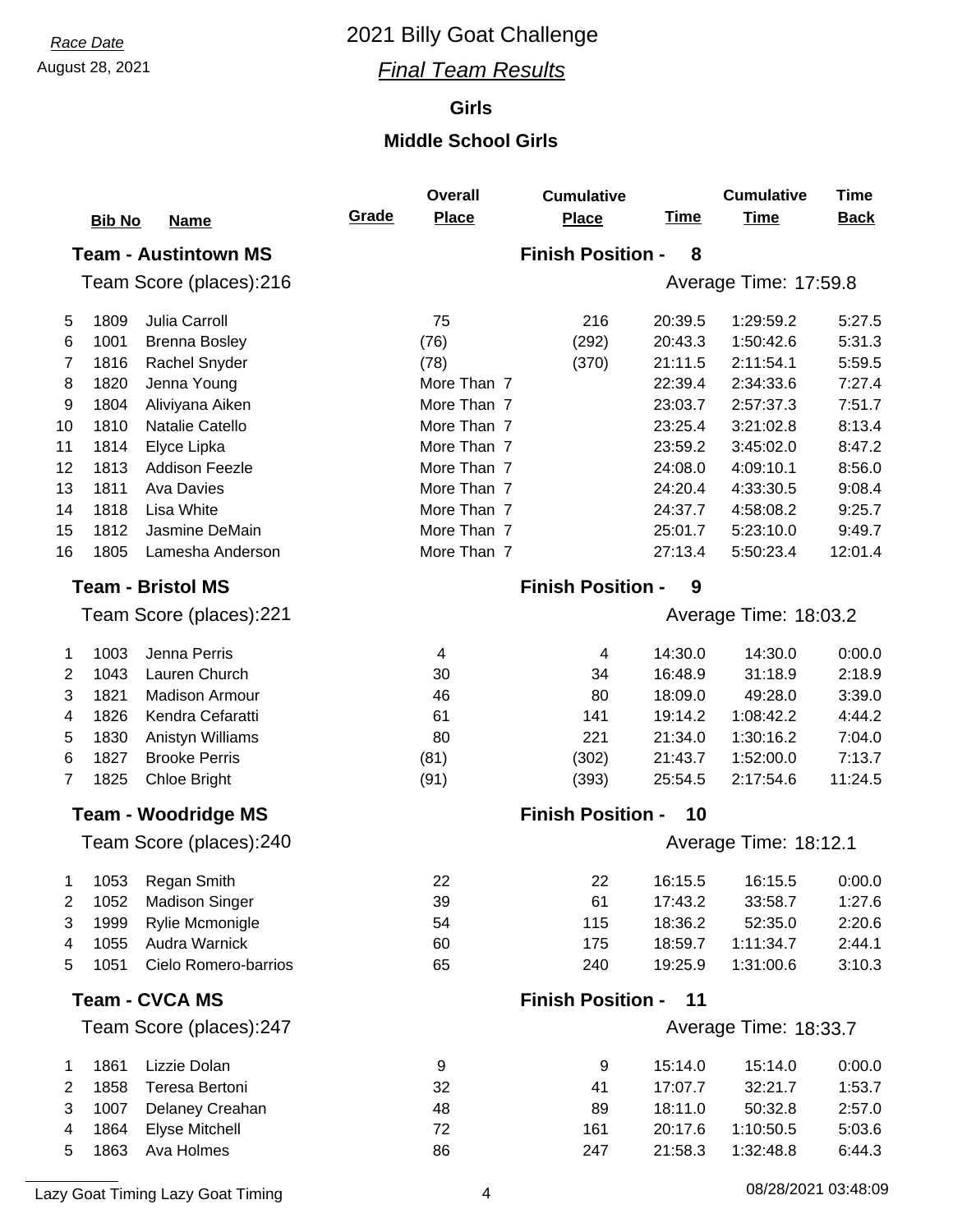## August 28, 2021 *Final Team Results*

### **Girls**

#### **Middle School Girls**

|                                | <b>Bib No</b> | <b>Name</b>                       | Grade | <b>Overall</b><br><b>Place</b> | <b>Cumulative</b><br><b>Place</b> | <b>Time</b> | <b>Cumulative</b><br><b>Time</b> | <b>Time</b><br><b>Back</b> |
|--------------------------------|---------------|-----------------------------------|-------|--------------------------------|-----------------------------------|-------------|----------------------------------|----------------------------|
|                                |               | <b>Team - Lake Center Chr. MS</b> |       |                                | <b>Finish Position -</b>          | 12          |                                  |                            |
|                                |               | Team Score (places):251           |       |                                |                                   |             | Average Time: 18:41.4            |                            |
| 1                              | 1937          | Gianna Ritchie                    |       | 1                              | 1                                 | 14:02.7     | 14:02.7                          | 0:00.0                     |
| $\overline{2}$                 | 1934          | Hannah Crissman                   |       | 38                             | 39                                | 17:40.8     | 31:43.6                          | 3:38.1                     |
| 3                              | 1935          | <b>Grace Duff</b>                 |       | 51                             | 90                                | 18:27.7     | 50:11.3                          | 4:24.9                     |
| 4                              | 1933          | Sophia Chesnic                    |       | 79                             | 169                               | 21:27.5     | 1:11:38.9                        | 7:24.8                     |
| 5                              | 1938          | Emma Snyder                       |       | 82                             | 251                               | 21:48.1     | 1:33:27.1                        | 7:45.3                     |
| 6                              | 1936          | <b>Lizzy Frost</b>                |       | (88)                           | (339)                             | 24:21.9     | 1:57:49.0                        | 10:19.1                    |
|                                |               | <b>Team - Girard MS</b>           |       |                                | <b>Finish Position -</b>          | 13          |                                  |                            |
|                                |               | Team Score (places):286           |       |                                |                                   |             | Average Time: 18:57.1            |                            |
| 1                              | 1889          | Gianna Sabatino                   |       | 24                             | 24                                | 16:17.8     | 16:17.8                          | 0:00.0                     |
| $\overline{2}$                 | 1887          | Maddy Odvar                       |       | 62                             | 86                                | 19:17.9     | 35:35.8                          | 3:00.0                     |
| 3                              | 1886          | Lacie Lamm                        |       | 63                             | 149                               | 19:19.0     | 54:54.9                          | 3:01.1                     |
| 4                              | 1024          | Ava Serrano                       |       | 67                             | 216                               | 19:50.4     | 1:14:45.3                        | 3:32.5                     |
| 5                              | 1888          | Ava Sabatino                      |       | 70                             | 286                               | 20:00.3     | 1:34:45.7                        | 3:42.4                     |
| 6                              | 1892          | Kendall Yankey                    |       | (71)                           | (357)                             | 20:14.9     | 1:55:00.6                        | 3:57.0                     |
| <b>Team - Mineral Ridge MS</b> |               |                                   |       | <b>Finish Position -</b>       | 14                                |             |                                  |                            |
|                                |               | Team Score (places):318           |       |                                |                                   |             | Average Time: 21:55.9            |                            |
| 1                              | 1974          | Norah Schneider                   |       | 15                             | 15                                | 15:37.5     | 15:37.5                          | 0:00.0                     |
| $\overline{2}$                 | 1970          | Angel Coonce                      |       | 44                             | 59                                | 18:05.5     | 33:43.1                          | 2:28.0                     |
| 3                              | 1972          | Addy O'Brien                      |       | 77                             | 136                               | 20:58.6     | 54:41.8                          | 5:21.1                     |
| 4                              | 1975          | Amelia Shepherd                   |       | 89                             | 225                               | 24:49.0     | 1:19:30.8                        | 9:11.4                     |
| 5                              | 1973          | Karlee Roden                      |       | 93                             | 318                               | 30:08.9     | 1:49:39.7                        | 14:31.3                    |
|                                |               | <b>Team - East Palestine MS</b>   |       |                                | <b>Finish Position -</b>          | 15          |                                  |                            |
|                                |               | Team Score (places):372           |       |                                |                                   |             | Average Time: 22:14.4            |                            |
| 1                              | 1871          | OliviA Snedicker                  |       | 53                             | 53                                | 18:32.5     | 18:32.5                          | 0:00.0                     |
| $\overline{2}$                 | 1869          | Leighdin Harker                   |       | 64                             | 117                               | 19:21.2     | 37:53.7                          | 0:48.6                     |
| 3                              | 1867          | Rosie Champney                    |       | 73                             | 190                               | 20:32.7     | 58:26.5                          | 2:00.2                     |
| 4                              | 1868          | Sondra DeAtley                    |       | 90                             | 280                               | 25:08.7     | 1:23:35.2                        | 6:36.2                     |
| 5                              | 1870          | Gianna Mascotto                   |       | 92                             | 372                               | 27:37.0     | 1:51:12.3                        | 9:04.4                     |
|                                |               | <b>Team - Champion MS</b>         |       |                                | <b>Finish Position - Inc.</b>     |             |                                  |                            |
|                                |               | Team Score (places): Inc.         |       |                                |                                   |             | Average Time:                    |                            |
| 1                              | 1853          | Mae Robinson                      |       | Less Than 5                    |                                   | 19:17.4     | 19:17.4                          | 0:00.0                     |
| 2                              | 1854          | <b>Bella Weber</b>                |       | Less Than 5                    |                                   | 20:49.9     | 40:07.4                          | 1:32.5                     |
| 3                              | 1850          | Mackenzie Braham                  |       | Less Than 5                    |                                   | 22:34.7     | 1:02:42.1                        | 3:17.3                     |
|                                |               |                                   |       |                                |                                   |             |                                  |                            |

Lazy Goat Timing Lazy Goat Timing 1992 103:48:09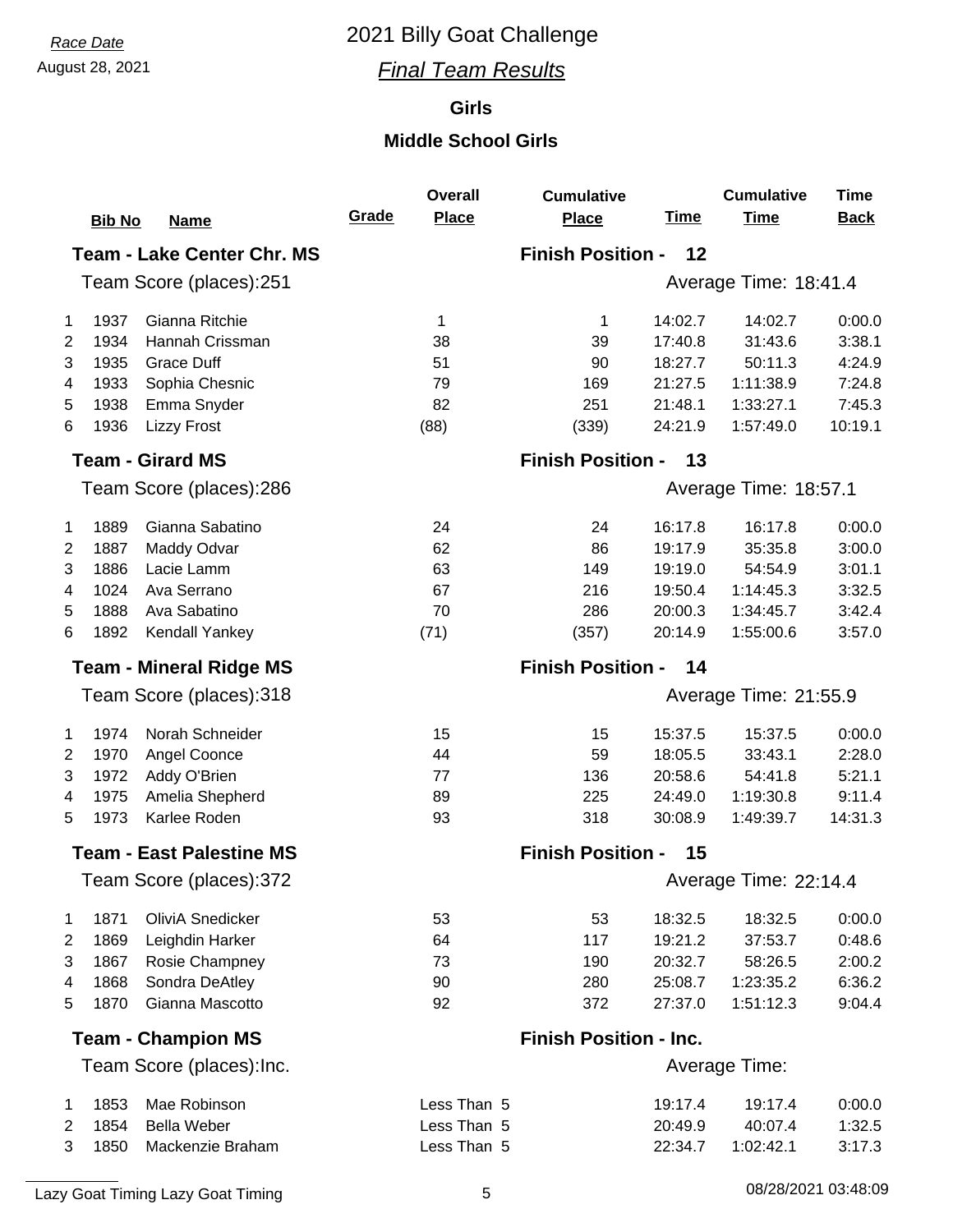August 28, 2021 *Final Team Results*

### **Girls**

#### **Middle School Girls**

|                | <b>Bib No</b> | <b>Name</b>                     | Grade | <b>Overall</b><br><b>Place</b> | <b>Cumulative</b><br><b>Place</b> | <u>Time</u>        | <b>Cumulative</b><br><b>Time</b> | <b>Time</b><br><b>Back</b> |
|----------------|---------------|---------------------------------|-------|--------------------------------|-----------------------------------|--------------------|----------------------------------|----------------------------|
|                |               | <b>Team - Champion MS</b>       |       |                                | <b>Finish Position - Inc.</b>     |                    |                                  |                            |
|                |               | Team Score (places): Inc.       |       |                                |                                   |                    | Average Time:                    |                            |
| 4              | 1851          | <b>Alexis Hofmeister</b>        |       | Less Than 5                    |                                   | 25:15.9            | 1:27:58.1                        | 5:58.5                     |
|                |               | <b>Team - Crestwood MS</b>      |       |                                | <b>Finish Position - Inc.</b>     |                    |                                  |                            |
|                |               | Team Score (places): Inc.       |       |                                |                                   |                    | Average Time:                    |                            |
| $\mathbf 1$    | 1856          | <b>Avery Delaney</b>            |       | Less Than 5                    |                                   | 28:46.2            | 28:46.2                          | 0:00.0                     |
|                |               | <b>Team - East Liverpool MS</b> |       |                                | <b>Finish Position - Inc.</b>     |                    |                                  |                            |
|                |               | Team Score (places): Inc.       |       |                                |                                   |                    | Average Time:                    |                            |
| $\mathbf{1}$   | 1866          | Paige Cowan                     |       | Less Than 5                    |                                   | 17:47.3            | 17:47.3                          | 0:00.0                     |
|                |               | <b>Team - Hubbard MS</b>        |       |                                | <b>Finish Position - Inc.</b>     |                    |                                  |                            |
|                |               | Team Score (places): Inc.       |       |                                |                                   |                    | Average Time:                    |                            |
| 1              | 1895          | Lauren Gasser                   |       | Less Than 5                    |                                   | 15:20.9            | 15:20.9                          | 0:00.0                     |
| 2              | 1896          | Madelyn Huffman                 |       | Less Than 5                    |                                   | 23:36.2            | 38:57.1                          | 8:15.2                     |
| 3              | 1893<br>1894  | Abby Cracraft<br>McKenna Evans  |       | Less Than 5<br>Less Than 5     |                                   | 24:15.1<br>26:41.4 | 1:03:12.3<br>1:29:53.8           | 8:54.1<br>11:20.5          |
| 4              |               |                                 |       |                                |                                   |                    |                                  |                            |
|                |               | <b>Team - Jackson-Milton MS</b> |       |                                | <b>Finish Position - Inc.</b>     |                    |                                  |                            |
|                |               | Team Score (places): Inc.       |       |                                |                                   |                    | Average Time:                    |                            |
| 1              | 1930          | Nora Schwarten                  |       | Less Than 5                    |                                   | 15:08.0            | 15:08.0                          | 0:00.0                     |
| 2              | 1929          | Abby Bueno                      |       | Less Than 5                    |                                   | 19:27.8            | 34:35.8                          | 4:19.8                     |
|                |               | <b>Team - LaBrae MS</b>         |       |                                | <b>Finish Position - Inc.</b>     |                    |                                  |                            |
|                |               | Team Score (places): Inc.       |       |                                |                                   |                    | <b>Average Time:</b>             |                            |
| 1              | 1932          | Maelynn Jaros                   |       | Less Than 5                    |                                   | 18:26.1            | 18:26.1                          | 0:00.0                     |
| 2              | 1931          | Kyndra Chabek                   |       | Less Than 5                    |                                   | 23:45.6            | 42:11.8                          | 5:19.5                     |
|                |               | <b>Team - Lordstown MS</b>      |       |                                | <b>Finish Position - Inc.</b>     |                    |                                  |                            |
|                |               | Team Score (places): Inc.       |       |                                |                                   |                    | Average Time:                    |                            |
| 1              | 1954          | Abigail Kibler                  |       | Less Than 5                    |                                   | 19:52.9            | 19:52.9                          | 0:00.0                     |
| $\overline{2}$ | 1956          | <b>Mariah Morse</b>             |       | Less Than 5                    |                                   | 23:44.4            | 43:37.4                          | 3:51.5                     |
| 3              | 1955          | Navawna King                    |       | Less Than 5                    |                                   | 25:36.3            | 1:09:13.7                        | 5:43.3                     |
|                |               | <b>Team - Newton Falls MS</b>   |       |                                | <b>Finish Position - Inc.</b>     |                    |                                  |                            |
|                |               | Team Score (places): Inc.       |       |                                |                                   |                    | Average Time:                    |                            |

Team Score (places):Inc.